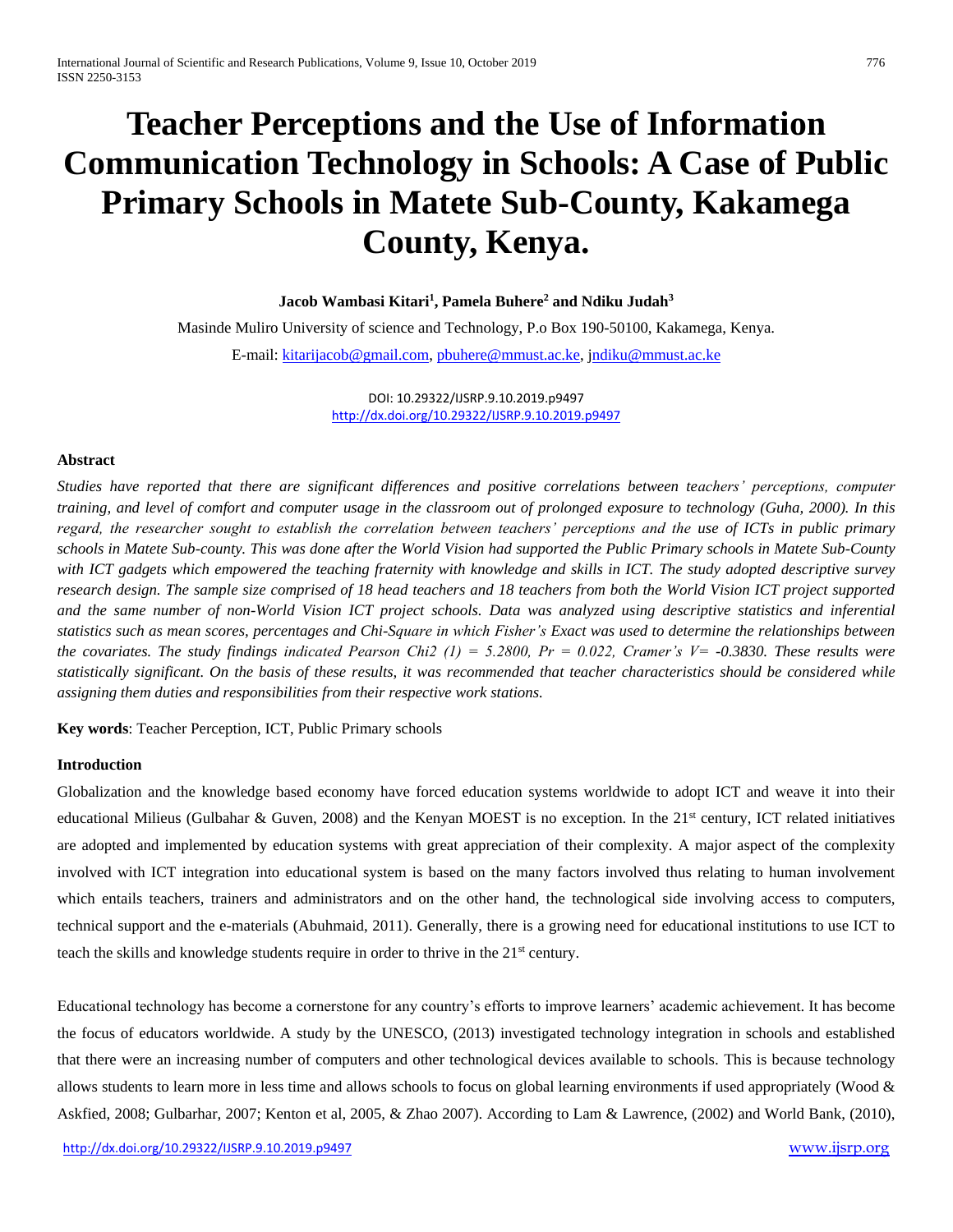Technology not only gives learners the opportunity to control their own learning process but also provides them with ready access to a vast amount of information over which the teachers have no control.

A survey based on a National Centre for Education Statistics (NCES, 2000) found that 39% of teachers indicated that they used computers or the internet to create instructional materials, 34% for administrative record keeping, less than 10% reported to access model lesson plans or access research and best practices. Similarly a report released by the United States department of education indicated that novice teachers were more likely to use computers or the internet to accomplish a variety of teaching objectives (NCES, 2000). These findings contradict the feelings of experienced teachers who have taught for a period of more than 20 years. This is in line with the findings of Guha (2000) who reported that there are significant differences and positive correlations between teachers' perceptions, computer training, level of comfort and computer usage in the classroom out of prolonged exposure to technology. **Limitations to the Study**

- i) The research study was limited to Matete Sub- County only because this was the County which had a successful World Vision ICT Project in public primary schools in Kenya. However, the study findings may be generalized to other Counties which have similar characteristics.
- ii) The qualitative analytical methods were not used since the study dwelled on hypothesis testing for all the four objectives which attracted the use of inferential test statistics.
- iii) Limited availability of Kenyan and African literature in connection with the effective use of ICTs especially in public primary schools yielded a sparse research context. However, a review of literature borrowed from Western Countries provided adequate backdrop for this research study.
- iv) The participants in the study were purposely sampled. Biases that could have emanated from this sampling method were overcome by the objectivity of data collection methods used by the researcher.

## **Literature Review**

Mukwa, (2015) notes that there are people in the society who feel that teaching and learning is already established and therefore there is no need to integrate technology in teaching. It should be integrated in fields like transport, agriculture and tourism. Other critics say that computers as a component of ICT pose potential health problems like poor eyesight, young people accessing pornographic materials among others. Teachers' slogan "laptops can wait, teachers cannot" is proof enough to depict the negative view on the use of ICT in schools in Kenya.

A study by Manzo (2001) found out that many students who are drawn from Electronic Arts class were struggling in most of their other classes. Once they discovered what they could do with technology, they began to appreciate the importance of excelling in all subjects. Similarly, Sherry *et al* (2001) notes that teachers should emphasise the use of meta-cognitive skills, application of skills and inquiry of learning as they infuse technology into their academic content areas.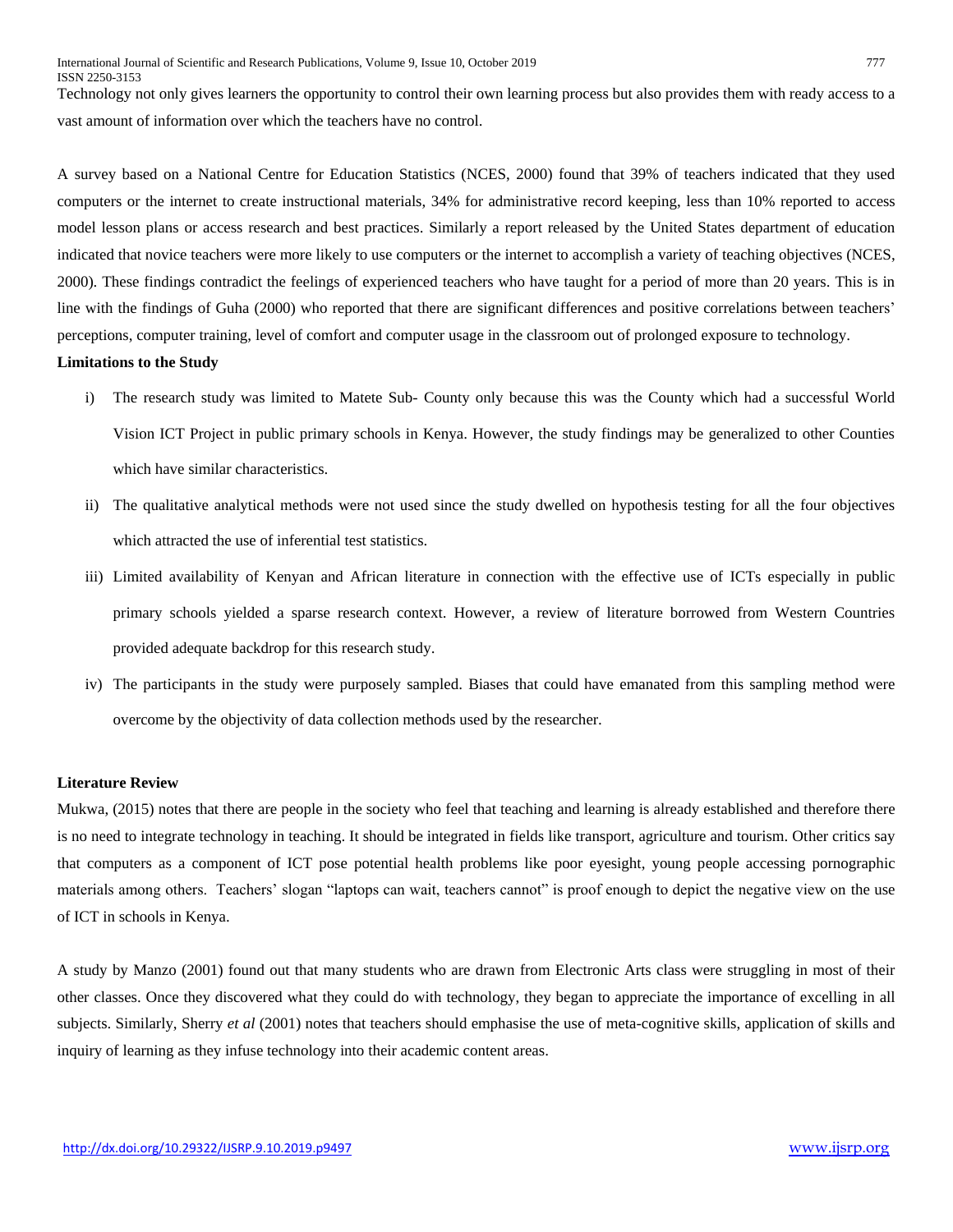According to Bauer and Kenton (2005) teachers, who are highly educated and skilled with technology are innovative and adopt overcoming obstacles, but they did not integrate technology consistently as a teaching and learning tool. Gulbahar, (2007) observes that school administrators and teachers feel competent in using ICT available at school. The study further notes that there are inadequate policy guidelines that would lead to successful ICT integration in the teaching and learning processes.

Chanlin *et al* (2006) studied on factors affecting teachers' use of technology in creative teaching practices and discovered that environment, personal, social and curricula issues affect the process of teaching and learning in schools. Anderson (2007) discovered through research that significant changes relate to individuals' technology related abilities, self efficacy beliefs, value beliefs and intentions to use software in their future endeavours. In this study it was noted that learners' abilities correlate with self efficacy and IT access. This prompted the researcher to assess the extent to which these concepts were true in line with the actual teachers; perceptions in Matete after the setting up of computer hubs in their territories by World Vision project in 2008.

#### **Research Methodology**

This study was exploratory in nature. It enhanced the discovery of concepts and insights. Buhere (2013) observed that exploration yields useful information concerning the nature of the phenomenon. Through Survey the researcher was able to gather relevant data concerning WV-ICT Project. The study adopted mixed methods approach that incorporated both qualitative and quantitative approaches in which data collected was analyzed descriptively using mean scores, percentages and Chi-Square. A survey of schools covered by world vision ICT project and those not covered was done in which correlation of the research findings was done for both the WV-ICT and the non WV-ICT public primary schools. This is because according to Kothari, (2008) correlation research facilitates collection of data from an accessible population in order to determine the current status and relationships between the issues under investigation. In this case, correlations facilitated collection of data related to the teachers' perceptions and trends in KCPE performance of public primary schools covered and those not covered by World Vision ICT project between 2008 and 2016. Correlation design was considered appropriate for this study because according to Kasomo, (2007), and Orodho, (2008), it ensured fair assessment of relationships of all sections of the targeted population.

#### **Results and Discussion**

In this study the researcher was to establish the correlation between teachers' perceptions and the use of ICTs in public primary schools in Matete Sub- County. The data generated was analyzed using the Chi-square test statistic in which the Fisher's exact results were used to determine the associations between the covariates.

The researcher tested the null hypothesis that there is no statistically significant correlation between the teachers' perceptions and the use of ICTs in public primary schools in Matete Sub- County, Kakamega County. Chi-Square test statistic was conducted to assess whether teachers' perceptions correlated with the use of ICT to improve the performance of school KCPE mean scores in Kakamega County. The results were indicated in the tables 1, 2, 3 and 4:

| Table 1: Chi-square Association Between Gender of Teacher (t11) and their |                |  |
|---------------------------------------------------------------------------|----------------|--|
| <b>Likert Rating on Various Aspects of ICT use (t5*)</b>                  |                |  |
| Association between Gender of teacher (t11) and their Rating that         | Fisher's Exact |  |
|                                                                           |                |  |
| $t52 = ICT$ increases access to information by learners                   | 0.633          |  |
| $t53 = ICT$ has displaced teachers' work                                  | 0.102          |  |
|                                                                           |                |  |
| t54= ICT increases access to pornographic literature by learners          | 0.391          |  |
| $t55 =$ ICT causes vision disorders to learners & teachers                | 0.439          |  |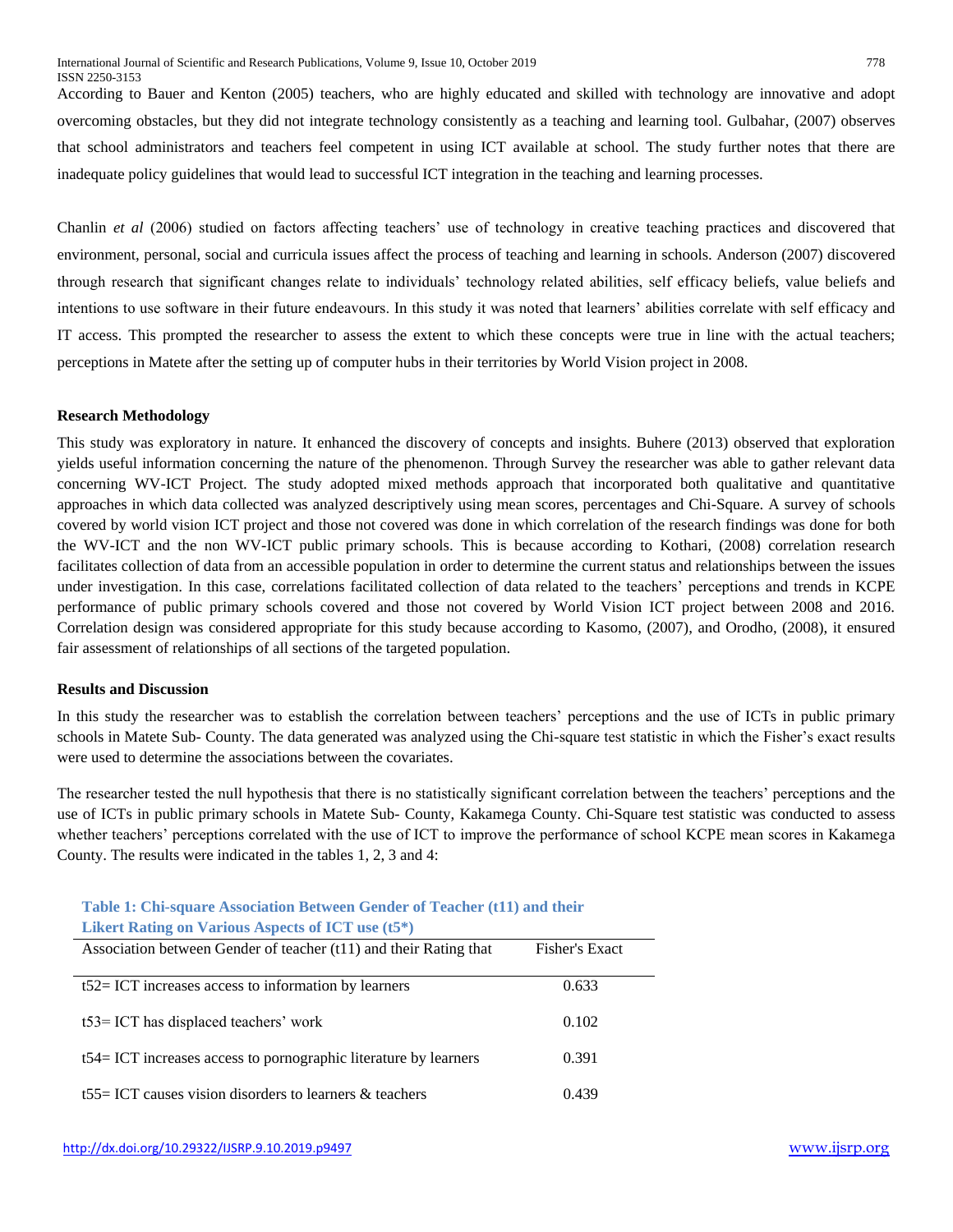| International Journal of Scientific and Research Publications, Volume 9, Issue 10, October 2019<br>ISSN 2250-3153 |       | 779 |
|-------------------------------------------------------------------------------------------------------------------|-------|-----|
| t56= ICT causes poor utilization of resources in school                                                           | 0.281 |     |
| $t57 = ICT$ increases participation in class activities by learners                                               | 0.999 |     |
| t58 = ICT improves social-economic development in school                                                          | 0.585 |     |
| t59= ICT enhances e-learning in schools                                                                           | 0.124 |     |
| $t510=$ ICT embraces acquisition and dissemination of ideas                                                       | 0.175 |     |
| $t511 = ICT$ enriches teaching, learning and research                                                             | 0.644 |     |
| $t512 = ICT$ causes loss of interest of certain specialization among<br>learners                                  | 0.522 |     |
| $t513 = ICT$ use forces teachers to finance ICT equipment                                                         | 0.268 |     |
| t514= ICT destroys school property (books, blackboards)                                                           | 0.679 |     |
| t515 = ICT encourages teachers to embrace change in teaching<br>approaches                                        | 0.236 |     |
| t516= ICT creates opportunities of competition for success in IT<br>promotion initiatives                         | 0.476 |     |

Note. n=36; tab t51 t11, chi2 col row V expected / Pearson chi2(1) =  $5.2800 \text{ Pr} = 0.022$ Cramér's  $V = -0.3830$ 

#### **Source: Stata Output, 2019**

When a Chi-square test was conducted, the results indicated in Table 1: (Pearson chi2(1) = 5.2800 Pr = 0.022 Cramér's  $V = -0.3830$ , were realized. These results revealed that there was a correlation between the teachers' gender and their perceptions on t51 "Improved performance in school mean score". Up to 16 (64.00%) of the 25 males strongly agree with the statement that ICT improves performance in school mean score compared with 11 (100%) female. The findings are statistically significant ( $p = 0.022$ ). This implies that gender has an effect on learners' performance. Thus stereotypes based on gender may affect how the learner performs in a given subject area. For example, females regard mathematics related subjects to be difficult; hence, they should be done by male pupils. This may not be the truth but it is there.

# **Table 2: Chi-square Association Between Teacher Education (t12) and their Likert Rating on Various Aspects of ICT use (t5\*)**

| Association between teacher education (t12) and their Rating that   | Fisher's exact |
|---------------------------------------------------------------------|----------------|
| $t51 = ICT$ Improves school mean score                              | 0.354          |
| $t52 = ICT$ increases access to information by learners             | 0.327          |
| $t53$ ICT has displaced teachers' work                              | 0.121          |
| $t54 = ICT$ increases access to pornographic literature by learners | 0.602          |
| $t55 =$ ICT causes vision disorders to learners & teachers          | 0.445          |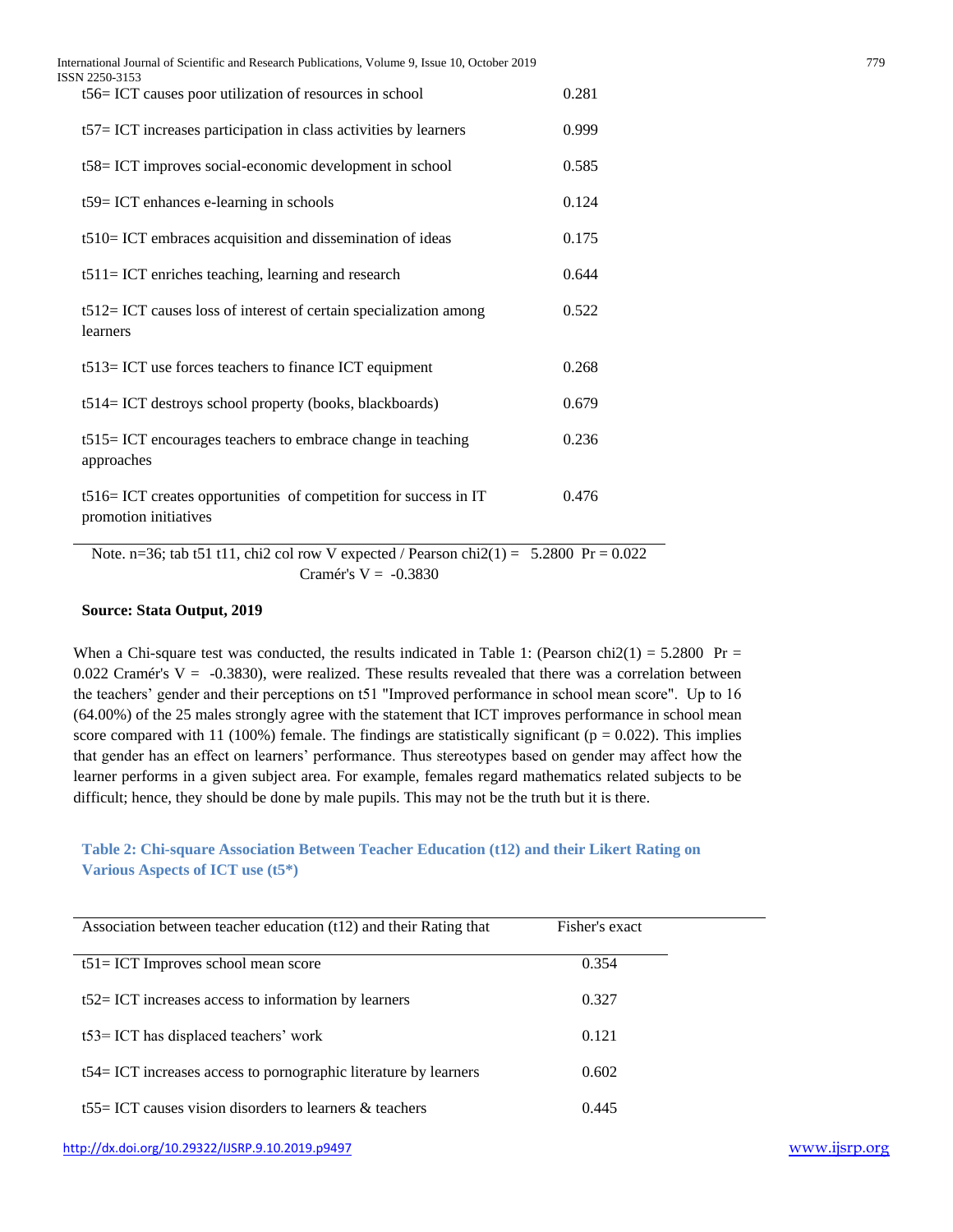| International Journal of Scientific and Research Publications, Volume 9, Issue 10, October 2019<br>ISSN 2250-3153 |       | 780 |
|-------------------------------------------------------------------------------------------------------------------|-------|-----|
| t56= ICT causes poor utilization of resources in school                                                           | 0.354 |     |
| $t57 = ICT$ increases participation in class activities by learners                                               | 0.463 |     |
| t58= ICT improves social-economic development in school                                                           | 0.724 |     |
| t59= ICT enhances e-learning in schools                                                                           | 0.770 |     |
| t510= ICT embraces acquisition and dissemination of ideas                                                         | 0.884 |     |
| $t511 = ICT$ enriches teaching, learning and research                                                             | 0.765 |     |
| $t512 = ICT$ causes loss of interest of certain specialization among<br>learners                                  | 0.805 |     |
| $t513 = ICT$ use forces teachers to finance ICT equipment                                                         | 0.579 |     |
| t514= ICT destroys school property (books, blackboards)                                                           | 0.849 |     |
| t515 = ICT encourages teachers to embrace change in teaching<br>approaches                                        | 0.324 |     |
| t516= ICT creates opportunities of competition for success in IT<br>promotion initiatives                         | 0.633 |     |
|                                                                                                                   |       |     |

*Note.* n=36

# **Source: Stata Output, 2019**

After conducting a Chi-square test statistic, the Fisher's exact results shown in Table 2 revealed that there is correlation between teacher's Education and the various aspects of ICT use in public primary schools in Ma Sub-County. These results are contrary to the findings of the study by Bauer and Kenton (2005). In their study, teachers who are highly educated and skilled with technology are innovative and adopt overcoming obstacle but they did not integrate technology consistently as a teaching and learning tool.

# **Table 3: Chi-square Association Between Teacher Experience (t15) and their Likert Rating on Various Aspects ICT use (t5\*)**

| Association between teacher experience (t5) and their Rating that   | Fisher's exact | Cramer's |
|---------------------------------------------------------------------|----------------|----------|
|                                                                     |                | V        |
| $t51 = ICT$ Improves school mean score                              | 0.845          |          |
| $t52 = ICT$ increases access to information by learners             | 0.002          | 0.6398   |
| t53= ICT has displaced teachers' work                               | 0.446          |          |
| $t54 = ICT$ increases access to pornographic literature by learners | 0.462          |          |
| t55 = ICT causes vision disorders to learners $\&$ teachers         | 0.484          |          |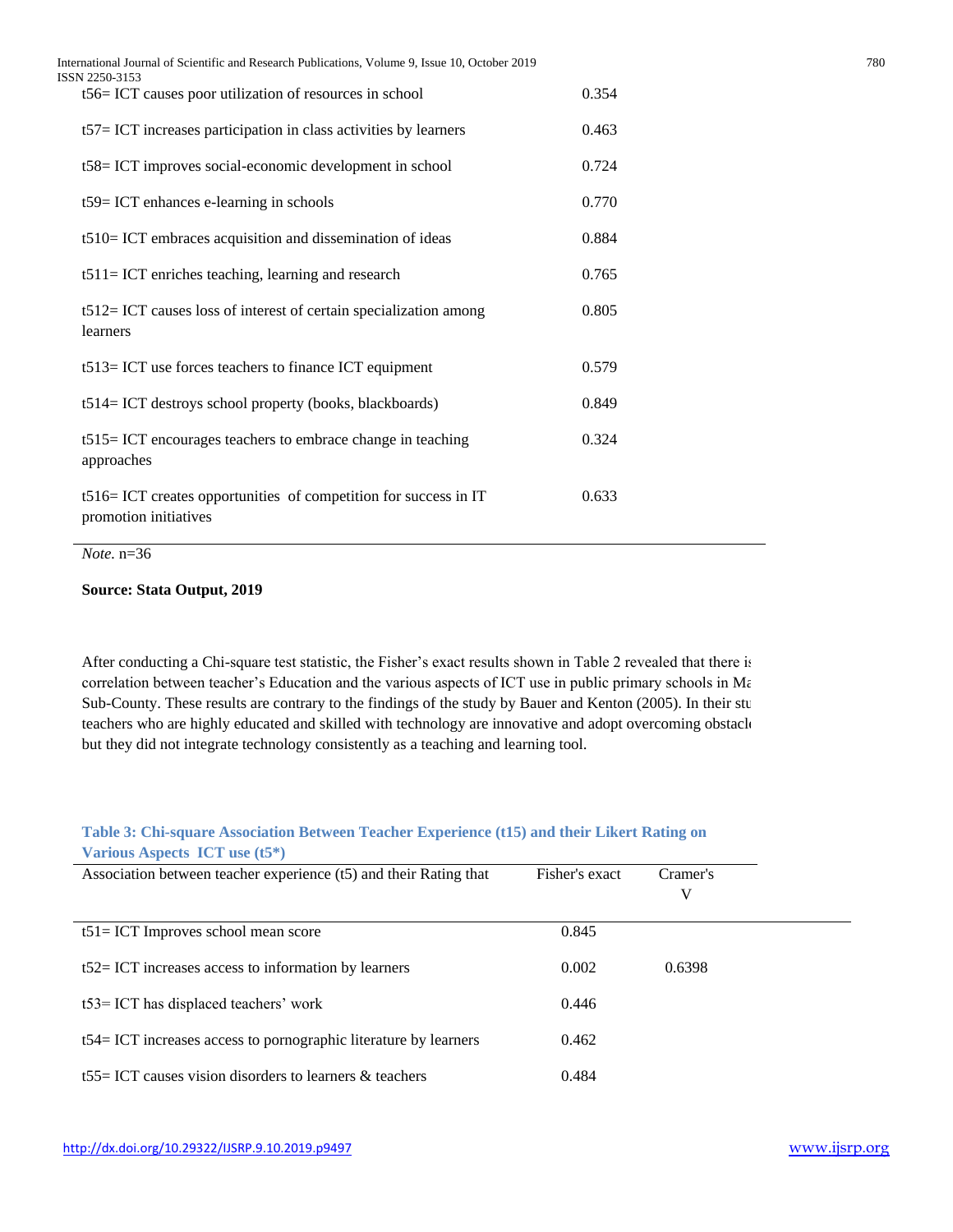| ISSN 2250-3153 | International Journal of Scientific and Research Publications, Volume 9, Issue 10, October 2019 |       |        | 781 |
|----------------|-------------------------------------------------------------------------------------------------|-------|--------|-----|
|                | t56 = ICT causes poor utilization of resources in school                                        | 0.654 |        |     |
|                | $t57 = ICT$ increases participation in class activities by learners                             | 0.896 |        |     |
|                | t58= ICT improves social-economic development in school                                         | 0.478 |        |     |
|                | $t59 = ICT$ enhances e-learning in schools                                                      | 0.932 |        |     |
|                | $t510=$ ICT embraces acquisition and dissemination of ideas                                     | 0.039 | 0.5616 |     |
|                | $t511 = ICT$ enriches teaching, learning and research                                           | 0.067 |        |     |
| learners       | $t512 = ICT$ causes loss of interest of certain specialization among                            | 0.046 | 0.4783 |     |
|                | $t513 = ICT$ use forces teachers to finance ICT equipment                                       | 0.199 |        |     |
|                | t514= ICT destroys school property (books, blackboards)                                         | 0.853 |        |     |
|                | t515 = ICT encourages teachers to embrace change in teaching<br>approaches                      | 0.658 |        |     |
|                | t516= ICT creates opportunities of competition for success in IT<br>promotion initiatives       | 0.019 | 0.6860 |     |

*Note.* df=degrees of freedom; Cramer's V: 0-.19=weak association; .20-.49=moderate association; >.49=strong associate

## **Source: Stata Output,2019**

There is a relationship between the teachers experience in Matete Sub-County, and their perceptions on t52 "Increased access to information by learners". Up to 23 (63.89%) teachers strongly agree with the statement that ICT increased access to information by learners of which 10 have between 1-5 yrs of experience, *p*=0.002.

There is a relationship between the teachers experience and their perceptions on t510 "Embraces acquisition and dissemination of ideas". Up to 20 (55.56%) teachers agreed with the statement that ICT embraces acquisition and dissemination of ideas of which 8 have between 11-15 years of experience.

There is a correlation between the teachers experience in Matete Sub-County and their perceptions on t516 "Create opportunities of competition for success in IT promotion initiatives". Up to 34 (94.44%) teachers agree with the statement that ICT creates opportunities of competition for success in IT promotion initiatives of which 11 have between 11-15 years of experience. The expected frequency for that cell was 10.4. These findings conform with the results from a survey based on a National Centre for Education Statistics (NCES, 2000), which found that 39% of teachers indicated that they used computers or the internet to create instructional materials, 34% for administrative record keeping, less than 10% reported to access model lesson plans or access research and best practices. Similarly a report released by the United States department of education indicated that novice teachers were more likely to use computers or the internet to accomplish a variety of teaching objectives (NCES, 2000). These findings contradict the feelings of experienced teachers who have taught for a period of more than 20 years. This is in line with the findings of Guha (2000) who reported that there are significant differences and positive correlations between teachers' perceptions, computer training, level of comfort and computer usage in the classroom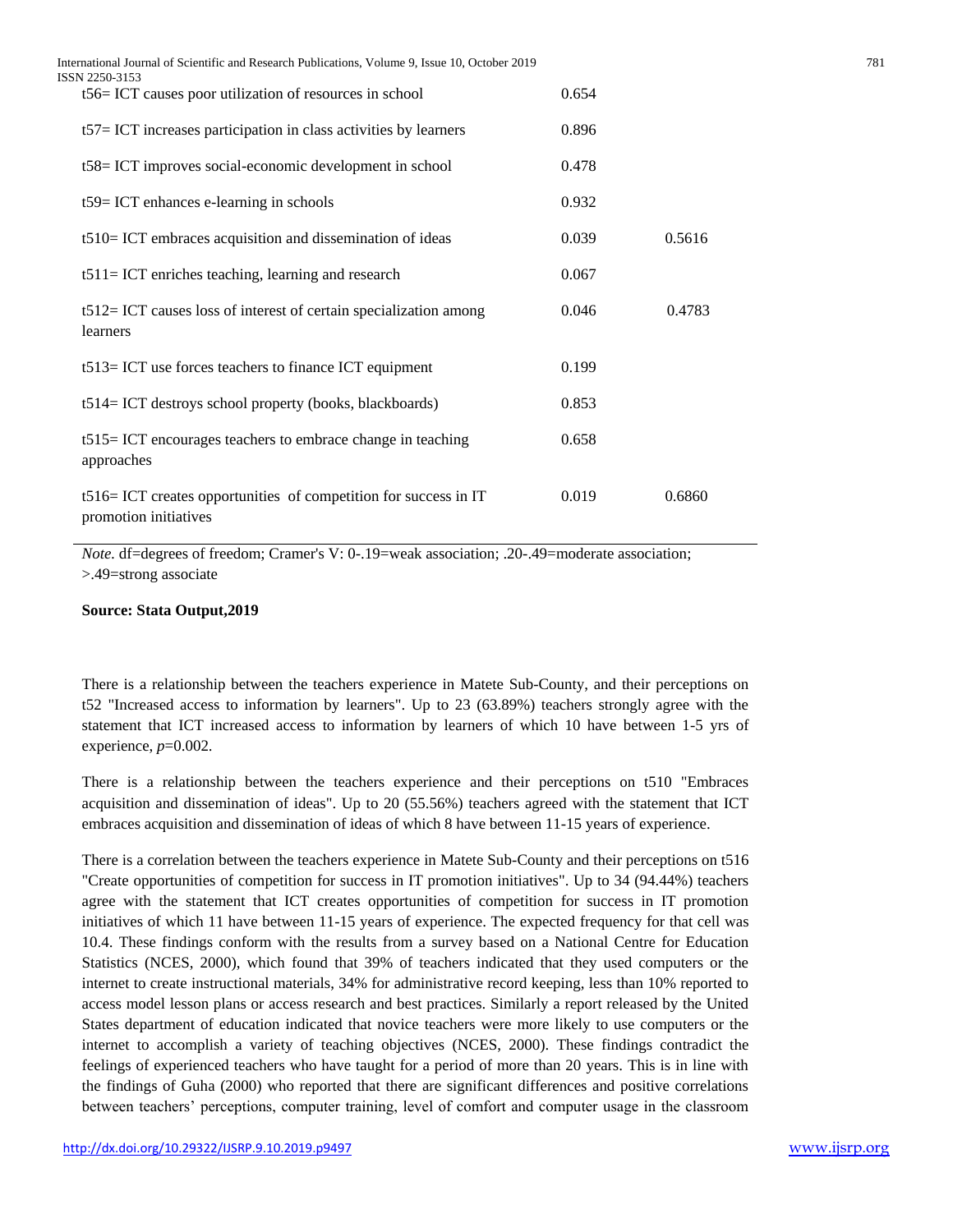# **Table 4: Chi-square Association Between Teacher ICT Training (t16) and their Likert Rating on Various Aspects of ICT use (t5\*)**

| Association between teacher ICT training (t16) and their Rating that                      | Fisher's | Cramer's |
|-------------------------------------------------------------------------------------------|----------|----------|
|                                                                                           | exact    | V        |
| $t51 = ICT$ Improves school mean score                                                    | 0.148    |          |
| $t52=$ ICT increases access to information by learners                                    | 0.040    | 0.4010   |
| t53= ICT has displaced teachers' work                                                     | 0.999    |          |
| t54= ICT increases access to pornographic literature by learners                          | 0.172    |          |
| t55 = ICT causes vision disorders to learners $\&$ teachers                               | 0.216    |          |
| t56= ICT causes poor utilization of resources in school                                   | 0.999    |          |
| t57= ICT increases participation in class activities by learners                          | 0.999    |          |
| t58= ICT improves social-economic development in school                                   | 0.622    |          |
| t59= ICT enhances e-learning in schools                                                   | 0.536    |          |
| t510= ICT embraces acquisition and dissemination of ideas                                 | 0.005    | 0.8090   |
| $t511 = ICT$ enriches teaching, learning and research                                     | 0.027    | 0.5330   |
| $t512 = ICT$ causes loss of interest of certain specialization among<br>learners          | 0.051    |          |
| t513= ICT use forces teachers to finance ICT equipment                                    | 0.328    |          |
| t514= ICT destroys school property (books, blackboards)                                   | 0.321    |          |
| t515 = ICT encourages teachers to embrace change in teaching<br>approaches                | 0.999    |          |
| t516= ICT creates opportunities of competition for success in IT<br>promotion initiatives | 0.005    | 0.8044   |

*Note.* df=degrees of freedom; Cramer's V: 0-.19=weak association; .20-.49=moderate association; >.49=strong association

## **Source: Stata Output, 2019**

The results from Table 4, indicates that there is a correlation between teacher-ICT training (t16) and their perceptions on t52 "Increased access to information by learners". Up to 23 (63.89%) teachers who are ICT -trained strongly agree with the statement that ICT increases access to information by learners. These results contradict the findings by Mukwa, (2015), who postulates that there are people in the society who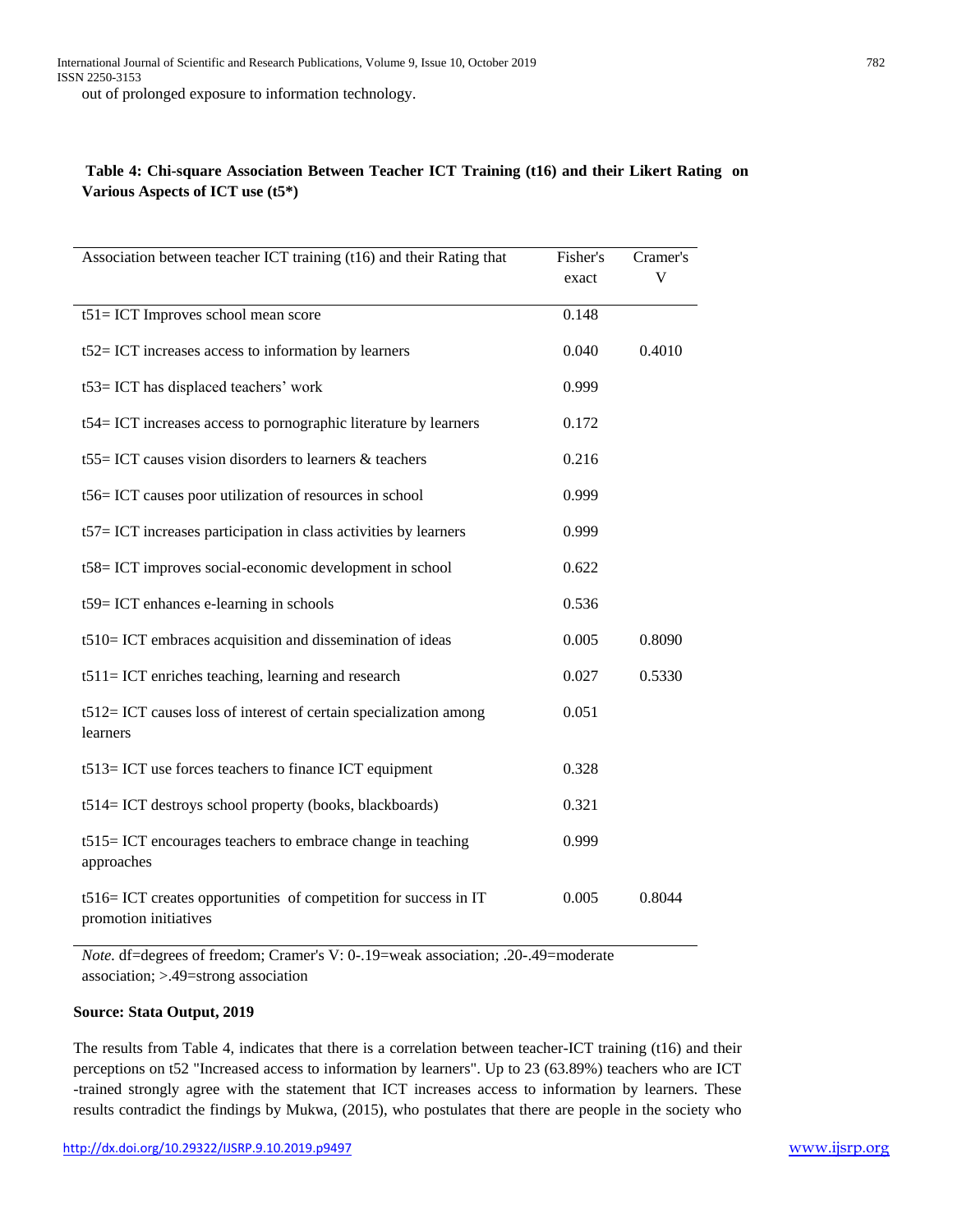feel that teaching and learning is already established and therefore there is no need to integrate technology in teaching. It should be integrated in fields like transport, agriculture and tourism. Other critics say that computers as a component of ICT pose potential health problems like poor eyesight, young people accessing pornographic materials among others. Teachers' slogan "laptops can wait, teachers cannot" during the introduction of one laptop per child in public primary schools by MOEST in Kenya, is proof enough to depict the negative view on the use of ICT by teachers of public primary schools in Matete.

There is a relationship between teacher- ICT training (t16) and their perceptions on t510 "Embraces acquisition and dissemination of ideas". Up to 19 (57.58%) teachers who are ICT -trained agree with the statement that ICT embraces acquisition and dissemination of ideas. These significant results have a backing from the study by Lam & Laurence (2002) who observed that Technology not only gives learners the opportunity to control their own learning processes but also provides them with ready access to a vast amount of information over which teachers have no control.

There is a relationship between teacher- ICT training (t16) and their perceptions on t511 "Enrich teaching, learning and research". Up to 31 (93.94%) teachers who are ICT -trained strongly agree with the statement that ICT enriches teaching, learning and research. The findings are quite critical in line with the argument by Schiller (2003) who points out that personal characteristics, such as educational level, age, gender, personal experience with computers and attitude towards ICT can influence the adoption of technology.

There is a relationship between teacher- ICT training (t16) and their perceptions on t516 "Create opportunities of competition for success in IT promotion initiatives". All the 33 teachers who are ICT trained agree with the statement that ICT creates opportunities of competition for success in IT promotion initiatives. These findings relates to that of Tsikalaki & Valatidis (2010) who believes that Technological progress combined with a parallel evolution of pedagogical sciences results in the belief that integration of ICT into learning may bring about a new era in the educational practices. However, the introduction of ICT in educational practice is followed by a myriad of essential gaps and encounters multifold difficulties. All stakeholders should therefore embrace paradigm shift to the world of technology with a lot of positivity in order to match the fast growing technological changes globally.

## **Summary of the Research Findings**

This study sought to establish the correlation between teachers' perceptions and the use of ICT in public primary schools in Matete Sub-County, Kenya. The researcher tested the null hypothesis that there is no statistically significant relationship between teachers' perceptions and the use of ICT in public primary schools in Matete Sub- County. Chi-square test statistic was conducted from which the Fisher's exact results, Pearson Chi2(1)=5.2800, Pr=0.022, Cramer's V=0.3830 were shown. The results meant that there was a correlation between the gender of the teacher and the use of ICT in public primary schools in Matete Sub-County. The overall model indicated Fisher's exact results that showed existence of a correlation between specific teacher characteristic; for example, the gender of the teacher showed *p*=0.022; Teachers' experience was correlated with t52(increased access to information), *p*= 0.002; and variable t510(embraced acquisition and dissemination of ideas), *p*= 0.039. Finally, the researcher correlated teachers' ICT training (t16) and ICT use in public primary schools in Matete Sub-County. Variable t52 (increased access to information by learners) was correlated with variable (t16= teachers' ICT training). The results showed *p*=0.040; t510 (embraced acquisition and dissemination of ideas) was correlated with t16= teachers' ICT training and the results indicated  $p= 0.005$ ; on correlating variable t511(enriched teaching, learning and research), the results showed  $p= 0.027$ ; finally, variable t516 (ICT create opportunities for competition in promoting IT initiatives), results indicated *P*=0.005.All these findings were statistically significant. Therefore, the researcher rejected the null hypothesis that there is no correlation between teachers' perceptions and ICT use in public primary schools in Matete Sub-County.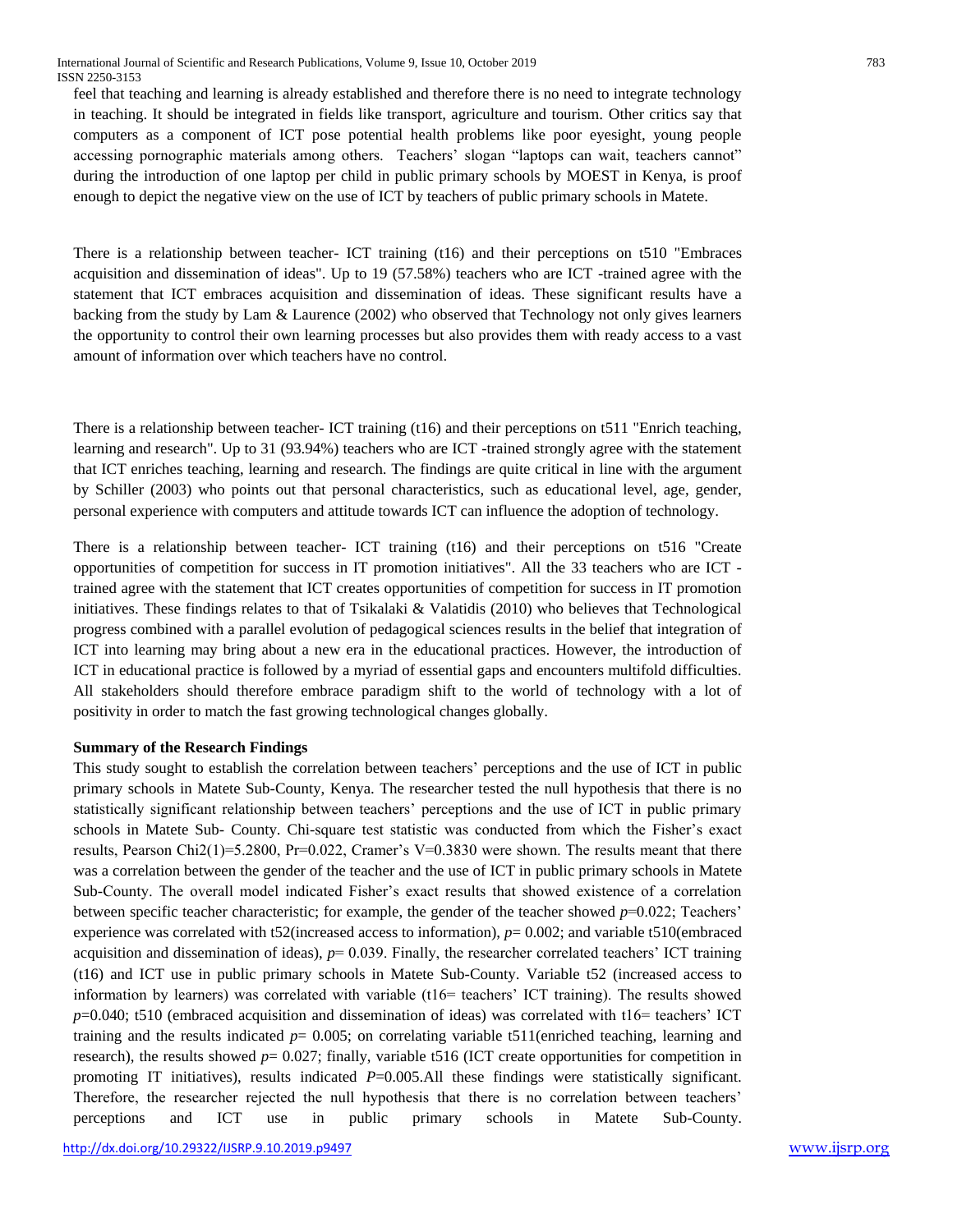International Journal of Scientific and Research Publications, Volume 9, Issue 10, October 2019 784 ISSN 2250-3153

# **Conclusion**

<http://dx.doi.org/10.29322/IJSRP.9.10.2019.p9497> [www.ijsrp.org](http://ijsrp.org/) The researcher conducted a Chi-square test statistic to ascertain the association between specific teachers' perception and the use of ICT in public primary schools in Matete Sub-County. Fisher's exact results indicated Pearson Chi2 (1) =5.2800, Pr =0.022, Cramer's V=0.3830. These findings showed that there was a correlation between teachers' perceptions and ICT use in public primary schools.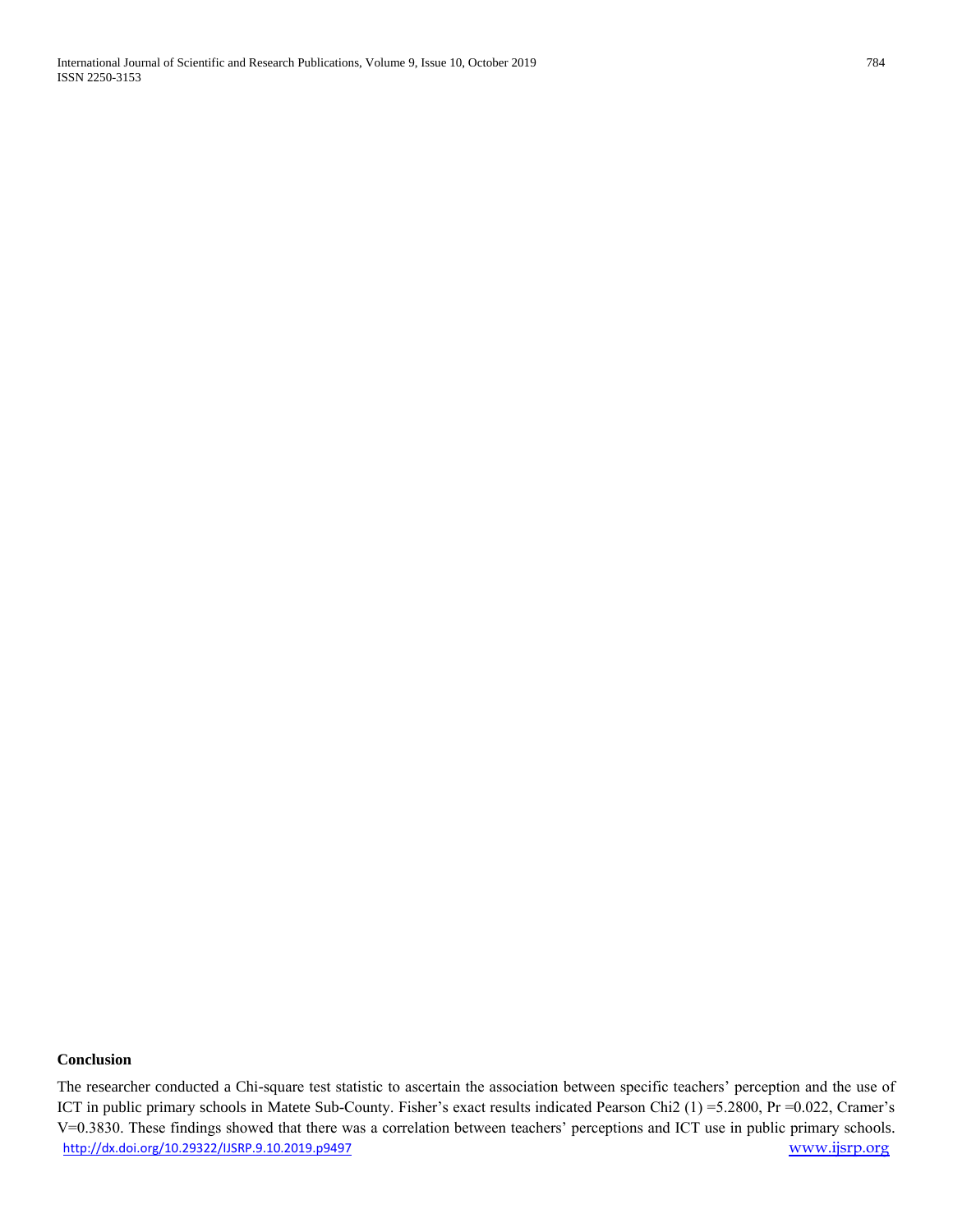International Journal of Scientific and Research Publications, Volume 9, Issue 10, October 2019 785 ISSN 2250-3153

Therefore, the researcher concluded that there was a correlation between teachers' perceptions and the use of ICT in public primary schools in Matete Sub-County, Kenya.

## **Recommendation**

The study was designed to establish the correlation between teachers' perceptions and the use of ICTs in public primary schools in Matete Sub-County. The findings from this study indicated Pearson Chi2 (1) = 5.2800, Pr =  $0.022$ , Cramer's V= -0.3830. These results meant that there was statistically significant correlation between teachers' perceptions and ICT use in public primary schools in Matete Sub- County. On the basis of these findings it was therefore recommended that teachers' perceptions should be considered while assigning them duties and responsibilities in their respective work stations.

#### **References**

Abuhmaid, A. (2011*). ICT training courses for teacher professional development in Jordan*. The Turkish online Journal of educational technology, 10(4), 195-2010

- Anderson, S. & Maninger R. (2007). *Pre-service teachers' abilities, beliefs and intentions regarding technology integration.* Journal of educational computing research 37(2) 151-172
- Baller, J & Kenton, J. (2005). *Toward technology integration in the schools; why it isn't happening*. Journal of technology and teacher education, 13(4), 519-546
- Bauer, J. & Kenton, J. (2005). *Toward Technology Integration in the schools: Why it isn't happening. Journal of Technology and Teacher Education*, 13(4), 519-546
- Buhere, P. (2013).Implementation of Inclusive Education for Learners with Special Needs in Mainstream Primary Schools in Kenya. Unpublished PhD Thesis. Moi University, Eldoret.
- Chanlin, L., Chu, H., Chang S. & Horng, J. (2006). Factors influencing Technology integration in teaching. A Toiwanese perspective. Innovations in education and teaching international, 43 (1) 57-68
- Guha, S. (2000). A comparative analysis of present and preferred situations of elementary grade teachers in using computers for classroom instruction, ERIC Document reproduction Service No. ED440089
- Gulbahar Y. (2007). Technology Planning A Roadmap to successful Technology integration in schools. Computers and education, 49 (4) 943-956
- Gulbahar Y. & Guven J. (2008). A survey on ICT usage and the perception of social studies teachers in Turkey. Educational technology & society, 11(3), 37-51.
- Kothari, C .R. (2010). *Research Methodology, Methods and Techniques* ( Revised Edition). New Delhi: New age international (Ltd, Publishers).
- Lam, Y. and Lawrence G. (2002). Teacher-student role redefinition during a computer based second language project: Are computers catalysts for empowering change? Computer assistant language learning, 15 (3), 295 – 315
- Manzo, K.K. (2001). Academic record. Education Week, 20(35), 22-35. Washington
- Mkuwa C. W. (2015). Integration of Educational Technology in Teacher Education; Eldoret, Kenya, Moi University Press

NCES (2000). Internet access in U.S. Public Schools and classrooms: 1994:99. Washington DC: NCES 2000-086

<http://dx.doi.org/10.29322/IJSRP.9.10.2019.p9497> [www.ijsrp.org](http://ijsrp.org/)